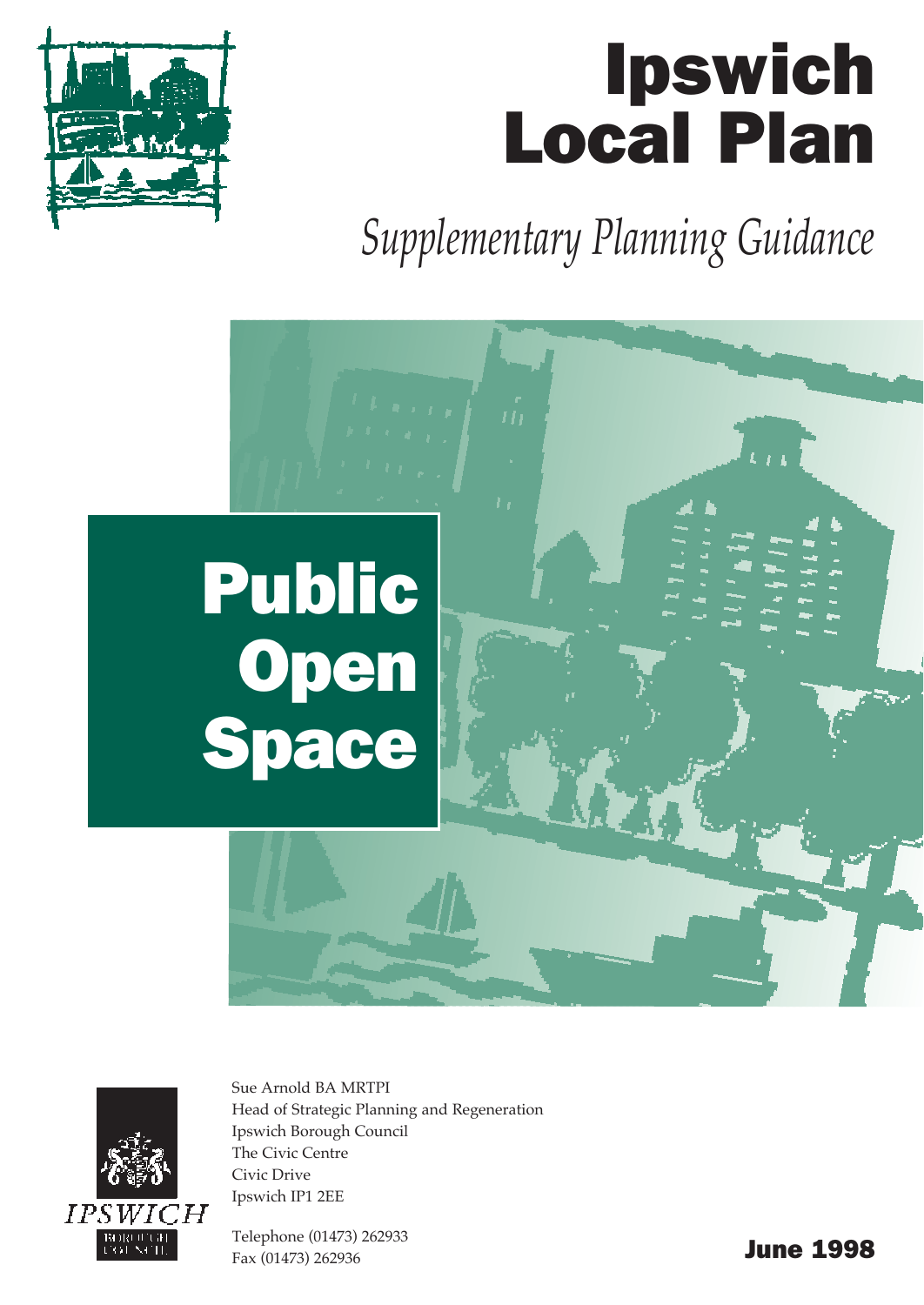#### **CONTENTS**

| <b>INTRODUCTION</b>                                     | $\overline{2}$ |  |
|---------------------------------------------------------|----------------|--|
| <b>BACKGROUND</b>                                       | 3              |  |
| THE STANDARD                                            | 4              |  |
| PROVISION OF OPEN SPACE IN NEW RESIDENTIAL DEVELOPMENTS | 5              |  |
| ADMINISTERING THE PROVISION OF OPEN SPACE               |                |  |
| IMPLEMENTING LOCAL PLAN PROPOSALS                       |                |  |
| <b>DETAILED DESIGN</b>                                  | 10             |  |
|                                                         |                |  |

| Appendix 1 - Plan - Access to Public Open Space                                | <i>(inside back cover)</i> |
|--------------------------------------------------------------------------------|----------------------------|
| Appendix 2 - Plan - Local Plan Extract, Green Corridors                        | <i>(inside back cover)</i> |
| Appendix 3 - Local Plan Policies                                               | 12                         |
| Appendix 4 - Local Plan extract - Standards for Publicly Accessible Open Space | 16                         |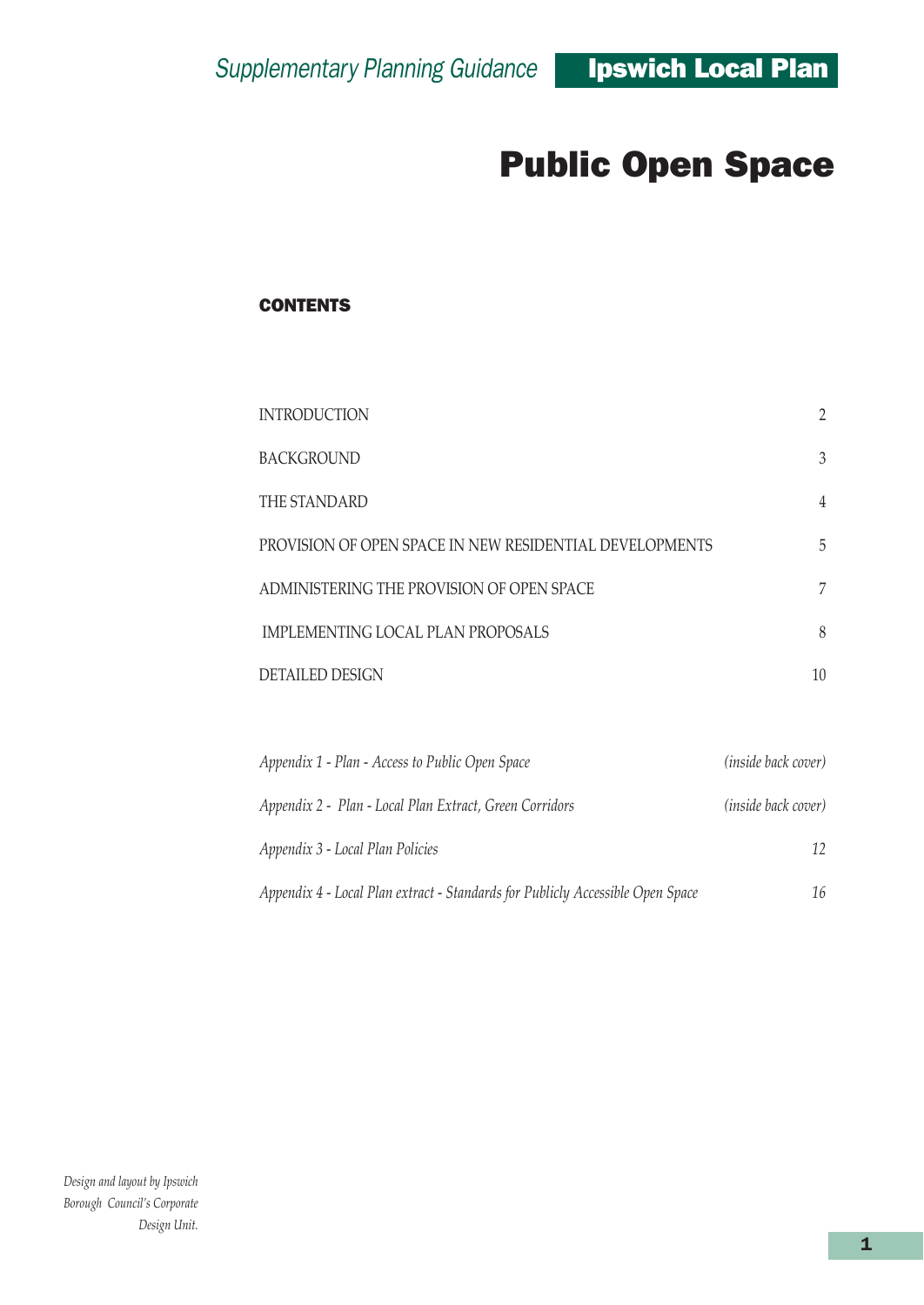#### 1. INTRODUCTION

1.1 Ipswich has often been perceived as a Town rich in parks and open spaces. There is no doubt that the open spaces within the Town contribute a great deal to the quality of urban life. The Council is committed to enhancing existing open spaces and providing new facilities in deficient areas of the Town. Other opportunities to create new open spaces arise from development proposals. The Council will seek, in co-operation with developers to incorporate open space as part of the design of new developments.

1.2 To support this aim, this supplementary guidance has been prepared. It forms the background to the open space proposals in the Local Plan and Policy RL6 in particular.

Policy RL6 states:

It will be expected that in residential developments providing 15 or more homes open space will be provided sufficient to meet the needs of the residents for children's play and informal recreational use where this is not available from public provision convenient to the site. Such land should be landscaped and equipped for its purpose by the developer and retained permanently as open space. On sites where the provision of such open space is not practical a contribution may be sought for the provision of comparable recreational provision as a part of public open space proposals convenient to the site by way of planning obligation agreements.

1.3 These guidelines interpret and provide more detail for the implementation of Local Plan policies and have been produced in line with government guidance.

1.4 Existing public provision in the Town has been categorised as either District Parks (of 20 hectares or more in size providing a range of activities, which may be visited by foot, cycle, car or public transport), or Local Parks and other public open spaces primarily for pedestrian visits. A detailed definition of the different types of open spaces can be found in Appendix 4. The facilities and their catchment areas are shown in Appendix 1.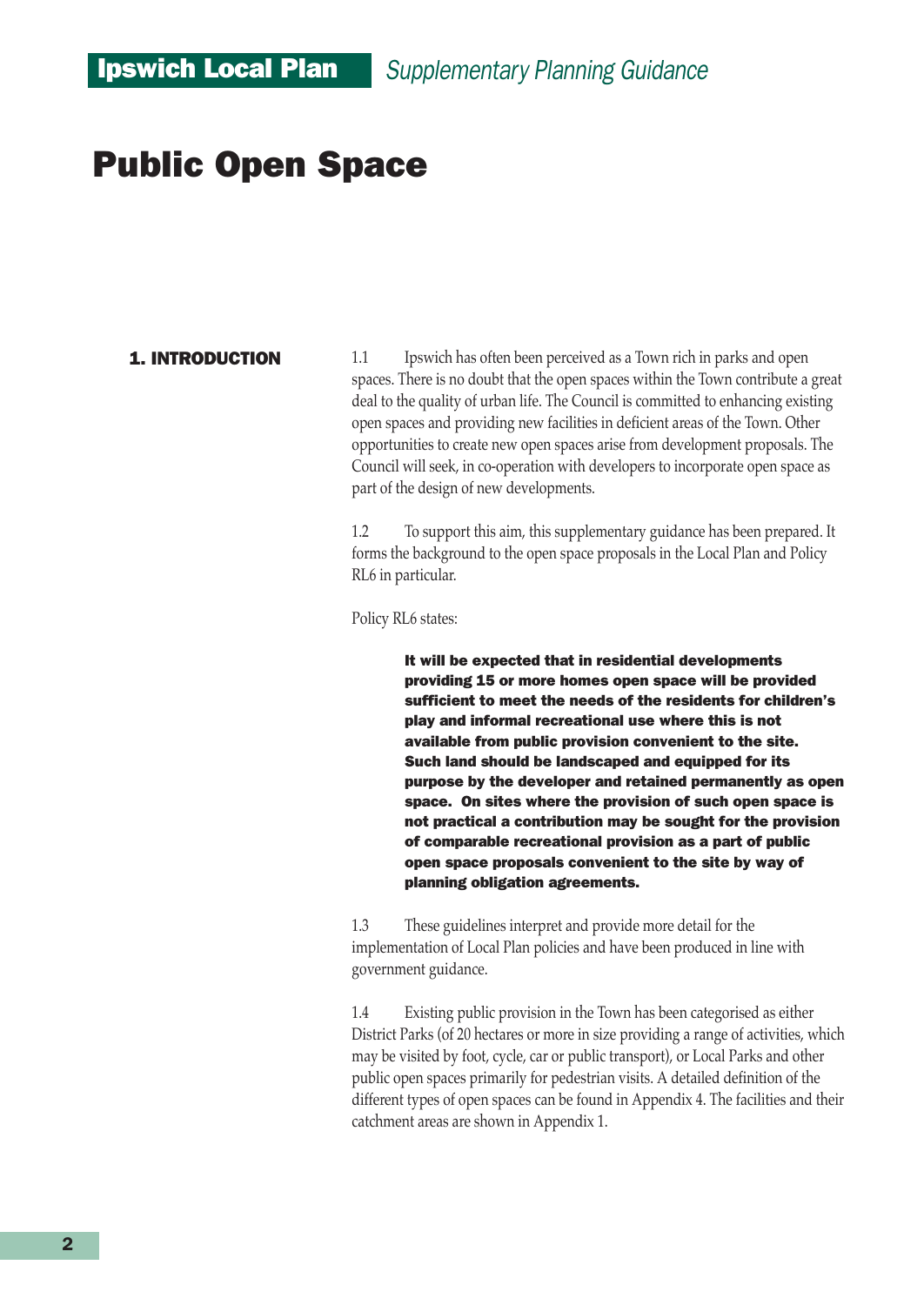1.5 These guidelines are concerned with the provision of space, primarily for informal recreation, but also to provide an attractive open area to break up the built environment. Typically such areas will include open landscaped spaces within or adjacent to built up areas, as well as tree belts, parkland or recreation grounds. The definition does not include facilities for formal sport such as playing pitches and courts.

1.6 Childrenís play areas may be integrated within such areas of open space, however, it is not the purpose of this document to provide detailed guidance on their provision. Relevant advice is the subject of a separate supplementary planning guidance note 'Children's Play - Guidance for the provision and maintenance of children's play space' (September 1995). Provision of children's play areas is outlined under Local Plan Policy RL12.

1.7 There is evidence to suggest that the overall value of the open spaces in the Town will be enhanced if they are linked together; wildlife needs 'corridors' to allow species diffusion and habitat reinforcement. Pedestrians and cyclists benefit from attractive green routes, free from traffic. The Council is therefore proposing to establish a network of Green Corridors between inner parts of the Town and the surrounding countryside. Open space provided in the vicinity of the proposed Green Corridors (Appendix 2) will be expected to contribute to the aims of the Green Corridors initiative in accordance with Policy NE4.

1.8 All new developments in the Town should be suitably landscaped and where appropriate, feature incidental open space. This requirement is the subject of Local Plan policy NE6, however, it is outside the scope of this document to provide guidance on such requirements.

2.1 The value of open space as an urban amenity is largely determined by accessibility although its quality and variety should also be considered. Local Plan policies that relate to open space are concerned with improving access for existing and new residents of the Town. This is to be achieved through;

The provision of open space as part of new housing developments;

The creation of new parks, located to benefit those areas of the Town presently deficient in open space; and

#### 2. BACKGROUND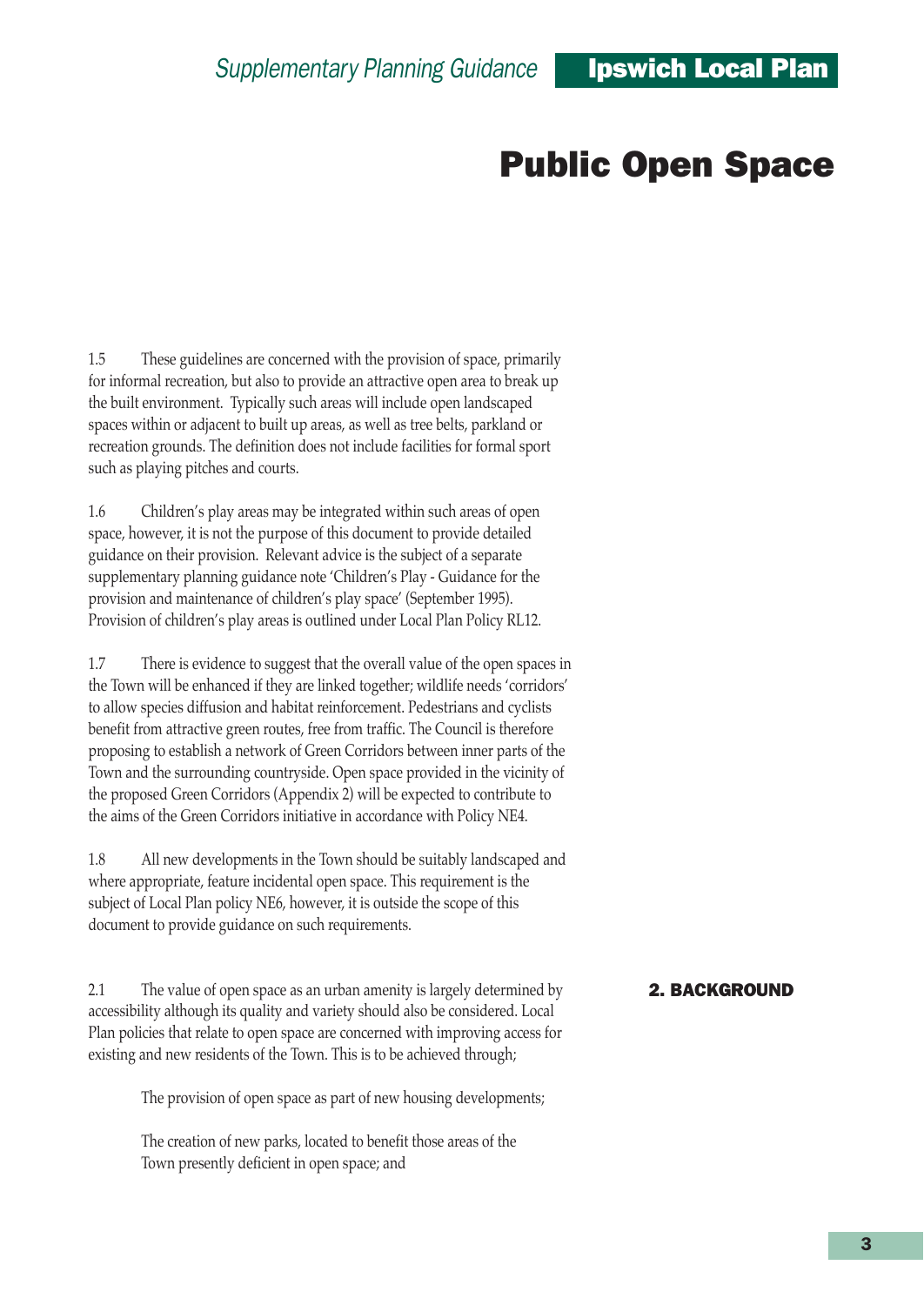Through an ongoing programme of improvements to existing facilities.

2.2 The Local Plan was the subject of a public inquiry in 1995 during which policy RL6 was considered. Whilst the inspector commended the principle of the policy, he commented that;

> *The absence of a standard makes it difficult to assess just what might be expected of any particular site* (Inspectors Report page 230.)

This document seeks to address these concerns.

#### 3. THE STANDARD

3.1 No national standards are available for the provision of open space for amenity and informal recreation purposes. Government advice contained in PPG17 urges local planning authorities to set their own standards based on local circumstances.

3.2 In the context of housing development design and layout, open space can be usefully categorised as Informal/Amenity Open Space or Structural Open Space.

#### 3.3 Informal/Amenity Space

3.3.1 In addition to its role in enhancing the character of a development, open space should provide (now and potentially) for a wide variety of informal recreation activities.

3.3.2 The Suffolk Design Guide, which has been adopted by all Suffolk Planning Authorities as supplementary planning guidance, advocates that 10% of the developable area of a new housing site should comprise amenity open space. For the purposes of this document, 'developable area' is defined as the whole site area, less any provision of structural open space.

3.3.3 It is appropriate that this County-wide standard, adopted in 1993, should be applied in Ipswich.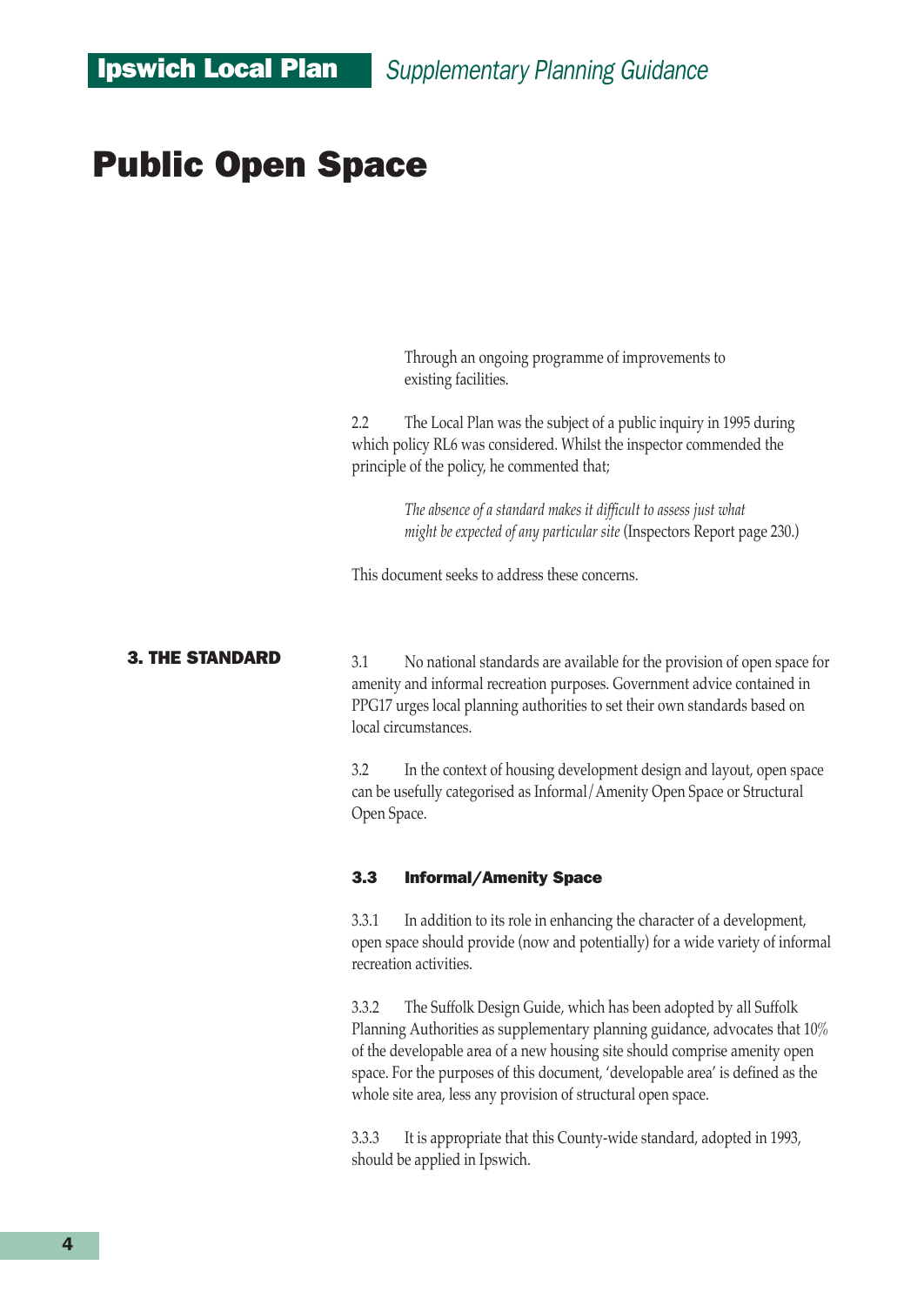3.3.4 It is possible that in some developments, the open space needs of residents may be met on areas of the site that cannot be developed; for example, areas subject to noise or topographical constraints. However, it is stressed that the provision of open space should be an integral part of the development, considered at the beginning of the design process. It should not merely be the 'space left over after planning.'

3.3.5 The requirement for open space provision will be kept under review as part of the Local Plan Annual Monitoring Report.

#### 3.4 Structural Open Space

3.4.1 This space is intended to provide a framework for the development and will not form part of the open space allocated to a specific housing site. Such spaces often consist of retained landscape features such as groups of trees or hedgerows, or may be formed by new planting, providing a buffer to existing development or roads.

3.4.2 The amount of structural open space provided on any individual site will vary according to the location and characteristics of the site. Whilst it is not appropriate to set a prescriptive standard, it is estimated that on average, structural open space within suburban housing sites will comprise approximately 5% of the total site area.

4.1 Plan No. 6 of the Local Plan illustrates the general catchment areas of different types of open space in the Town. For the purposes of this guidance, a revised plan has been developed which identifies more clearly those areas of the Town which fail to meet the local accessibility criteria. This plan is included at Appendix 1. It is stressed that the catchment areas shown are illustrative only.

4.2 The District Parks in the Town perform a dual role, providing a local facility to those homes close to them, whilst serving a wider catchment area of people making less frequent visits. Because this guidance is concerned primarily with local accessibility, only the local catchment areas are illustrated on the Plan.

4. PROVISION OF OPEN SPACE AS PART OF NEW RESIDENTIAL DEVELOPMENT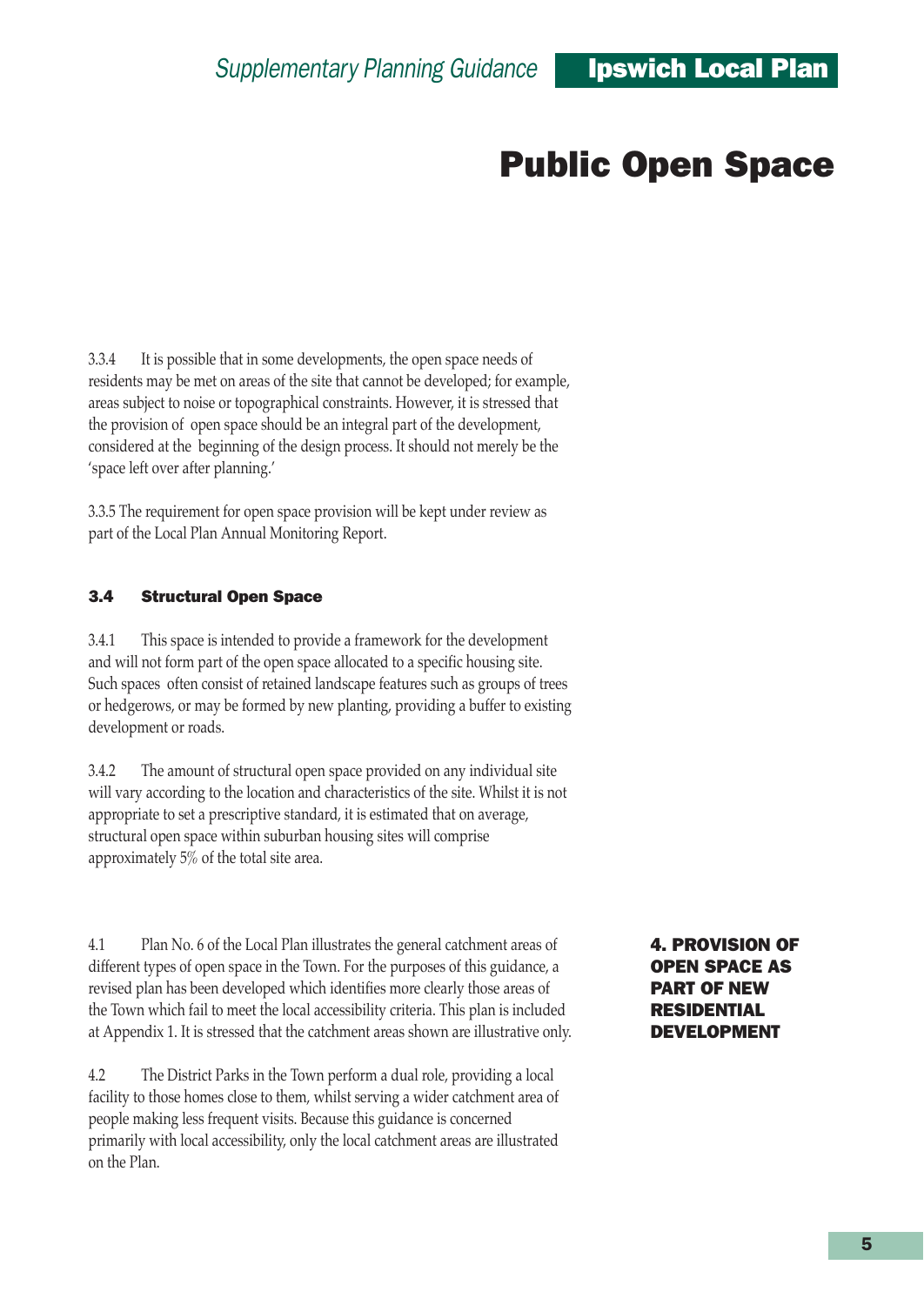4.3 For the purposes of this guidance, to meet the accessibility criteria, housing should be within 400 metres of an area of public open space, i.e. a Local Park or a District Park.

4.4 Proposals for residential development in areas of the town deficient in open space will be expected to meet fully, the standards for open space provision.

4.5 Because its function is primarily visual structural open space must always be provided on site. Amenity open space should be provided on-site wherever possible. If it can be demonstrated that full on-site provision of amenity space is not possible, developers will be expected to provide and lay out an area of amenity open space in a location agreed with the Council that will be convenient to future residents. Alternatively developers may be given the option of commuting responsibility to the Council.

4.6 Residential development proposals inside the catchment of the open spaces illustrated in Appendix 1 will be expected to include structural open space. However, they will not normally be required to make provision of amenity open space.

4.7 The Council will require the land to be retained permanently as open space and for arrangements for the ongoing maintenance of the area to be made. Such arrangements may be supported by a legal agreement where appropriate. In the Council's experience, the most effective system for ensuring satisfactory ongoing maintenance is for the Council or a Housing Association to take on this responsibility.

4.8 If developers wish the Council to adopt areas of open space, a 10 year maintenance payment will required from the developer, secured through a planning obligation agreement. The current cost of maintaining areas of open space is £1500/1000m2/year. This figure will be revised from time to time to account for inflation.

4.9 Arrangements for the ongoing maintenance of Children's Play Area Activity Zones are set out in 'Children's Play - Guidance for the provision and maintenance of children's play space' (September 1995).

4.10 Landscaped Buffer Zones provided around play areas are likely to comprise part of the open space allocation for an individual housing development. It is appropriate that their ongoing maintenance is dealt with accordingly.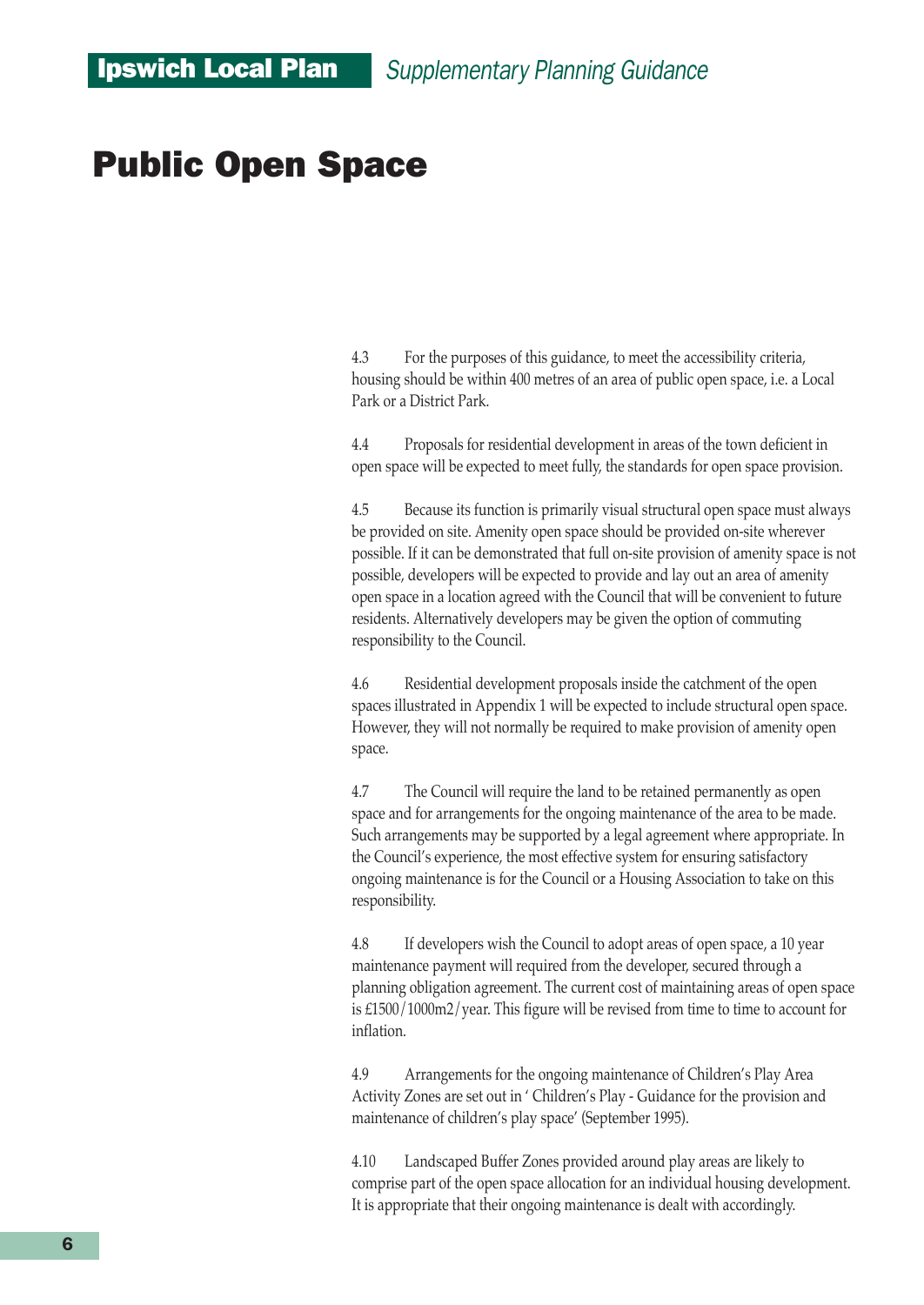5.1 If it can be demonstrated that suitable amenity open space cannot be provided on-site, the Council may assist the developer to meet their obligations by accepting a capital payment in lieu of physical provision.

5.2 In order for the commuted payment system to operate in a fair and equitable manner, the estimated cost of providing the proposed facilities needs to be clearly set out.

5.3 The cost of implementing open space schemes will vary according to the type of scheme proposed and the characteristics of the site, therefore the following costs should be treated as indicative only.

5.4 Based on the experience of the Councilís Parks Service, the cost of laying out 100m2 of amenity open space, landscaped to an agreed standard, assuming there are no abnormal costs would be between £800 and £1,500. It is anticipated that the pro rata cost will fall as the site size increases. If in addition to landscaping, it was necessary to acquire the land, the associated cost will be added.

5.5 As an example, based on these figures, a development of 15 houses at an average density of 25 dwellings/hectare would normally attract a requirement for approximately 600m<sup>2</sup> of open space or a contribution of between £4,800 and £9000.

5.6 In the event of off-site provision being agreed, developers may commute responsibility of provision to the Council in the form of a capital payment, secured through a planning obligation agreement under section 106 of the Town and Country Planning Act 1990, in accordance with Circular 1/97. Payments will always be used to benefit residents of the new development.

5.7 The Council will apply the commuted payment system on a discretionary basis. General principles of the commuted payment scheme are:

> Early consultation should be made with the Council to establish whether the commuted payment option will apply. The option will only be made available if alternative open space proposals which have a reasonable chance of being implemented are identified at the outset.

The commuted payment will be based on the site area and the requirement for open space generated by the development.

Provision will not normally be required for developments of less than 15 units except where the site forms part of a larger development area.

#### 5. ADMINISTERING THE PROVISION OF OPEN SPACE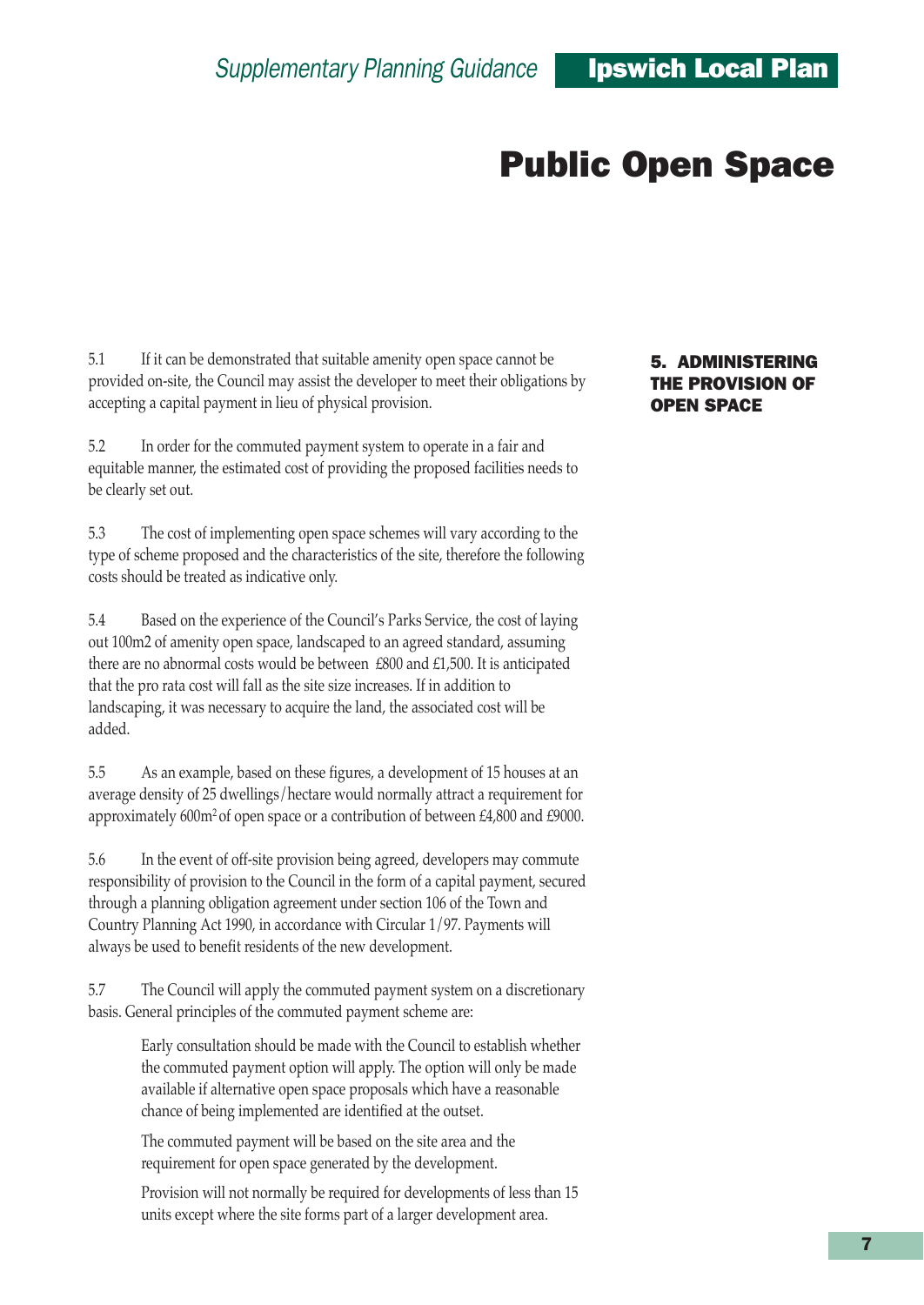5.8 The planning obligation agreement will be entered into before planning permission is granted and payment shall be made in full once the development is commenced. The agreement will require the payment to be held by the Council in a separate interest bearing account to be used to provide open space facilities in Ipswich. The payment will be used to implement open space schemes that are convenient to the residents of the proposed housing development and will fairly relate in scale and kind to the development. Policy RL8 of the Local Plan identifies those sites which have a high priority for implementation.

5.9 The provision of open space in off-site locations will be made within an agreed time scale between the developer and the Council (usually up to 15 years). This time scale will form part of the Section 106 agreement. The agreement will include a clause that if the facilities are not provided within the agreed time scale, the commuted payment will be paid back with interest to the developer.

5.10 If developers of smaller sites agree to allow their contribution to be used to partially fund larger open space proposals, the Council will seek to negotiate a time scale long enough to allow sufficient time for further housing sites to be brought forward.

5.11 Sites which already have planning permission will be exempt from the provisions of this document. Renewals of existing permissions will, however, be expected to meet these requirements.

6.1 Any open space provided as part of a new residential development should reflect the character of the development. Clearly housing sites in central areas will generate different open space requirements to suburban sites. These two types of site are considered separately.

#### 6.2 Sites in the Town Centre, Wet Dock and Transition Area

6.2.1 Town centre housing sites present special circumstances for the provision of open space. Such sites are typically of higher density than suburban schemes and the provision of open space on-site to the adopted standard may not be achievable. However, it is stressed that Town Centre schemes present different demands for open space rather than no demand.

#### 6. IMPLEMENTING LOCAL PLAN PROPOSALS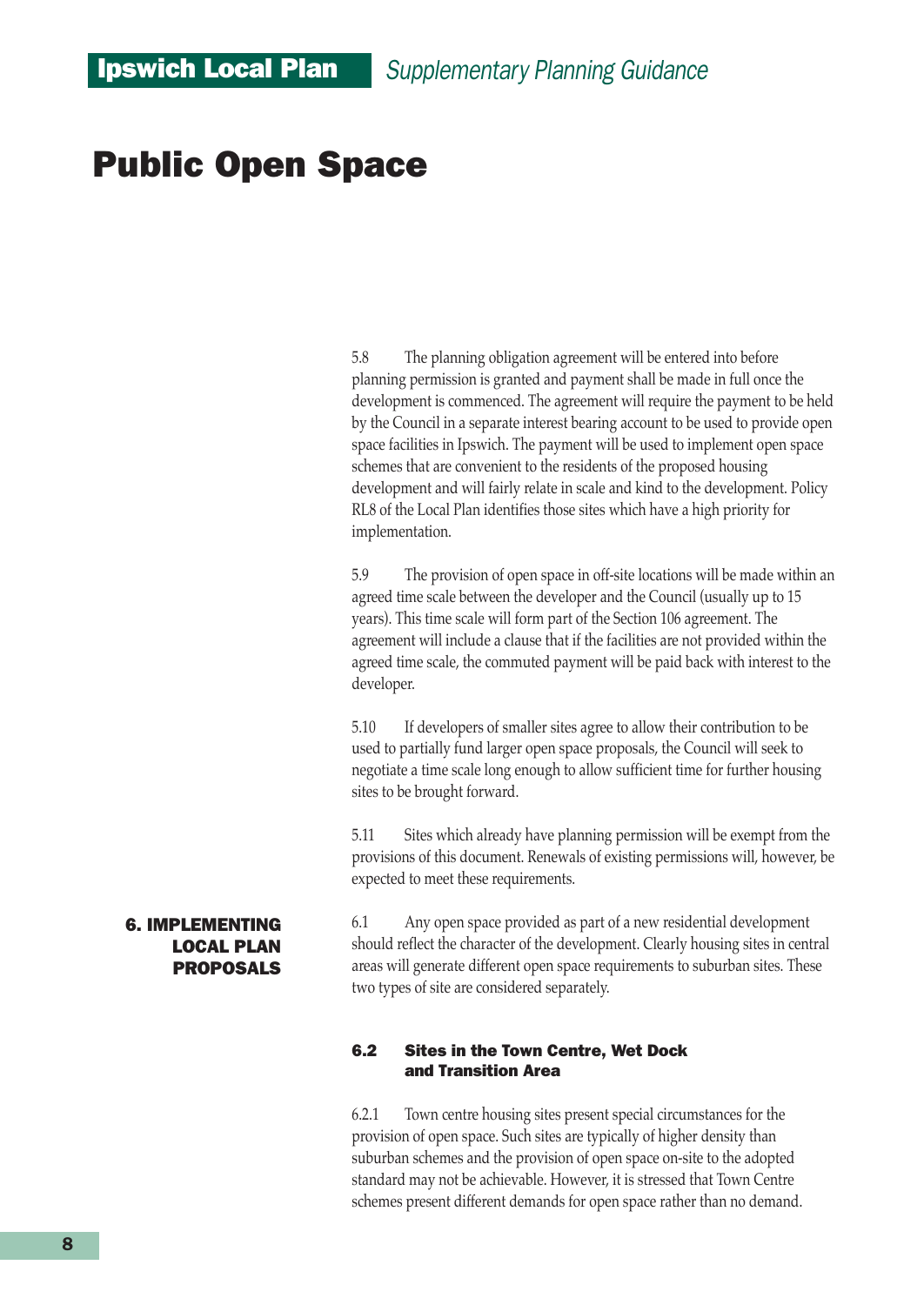6.2.2 All of the Town Centre housing allocations are on 'brownfield' sites and surrounded by existing buildings. This situation limits the scope for the type of structural landscaping associated with suburban sites. Instead, Town Centre sites may successfully meet some of the open space needs of residents by providing a smaller area of space landscaped to an agreed standard, including provision of street furniture or art work to mitigate the effect of reduced site area.

6.2.3 There remains, however, a requirement for larger areas of amenity open space which afford opportunities for informal recreation. Many housing sites around the centre of the Town are not well related to existing Local Parks, particularly the area to the south of the Town Centre, north of the Wet Dock. To meet the needs of existing and future residents of this part of the Town, the Local Plan allocates land to the west of Bridge Street as a small urban park (Site 5.14).

6.2.4 It is considered that the open space needs of future residents may best be met, partially from on-site provision, and partially by collectively contributing towards a larger area of open space. This view was supported by comments made with reference to policy RL6 in the Inspector's Report of the Local Plan Inquiry:

> *Clearly, such a policy would be more likely to achieve useful open spaces from the smaller developments if it were possible to aggregate the provision for individual sites towards the realisation of open spaces proposed in the Plan.* (Inspectors Report page 231)

6.2.5. Developers of some sites in the Town Centre, Wet Dock or Transition area may, therefore be given the option of providing a proportion of the open space requirement for their development in the form of a commuted sum to enable the implementation of larger open space schemes including the urban park proposal (Site 5.14) or other appropriate schemes as may be put forward.

6.2.6 It is recognised that some of the allocated housing sites, particularly in central areas of the Town have numerous constraints associated with their development. Any extraordinary costs will be taken into account when calculating the open space requirement for individual sites.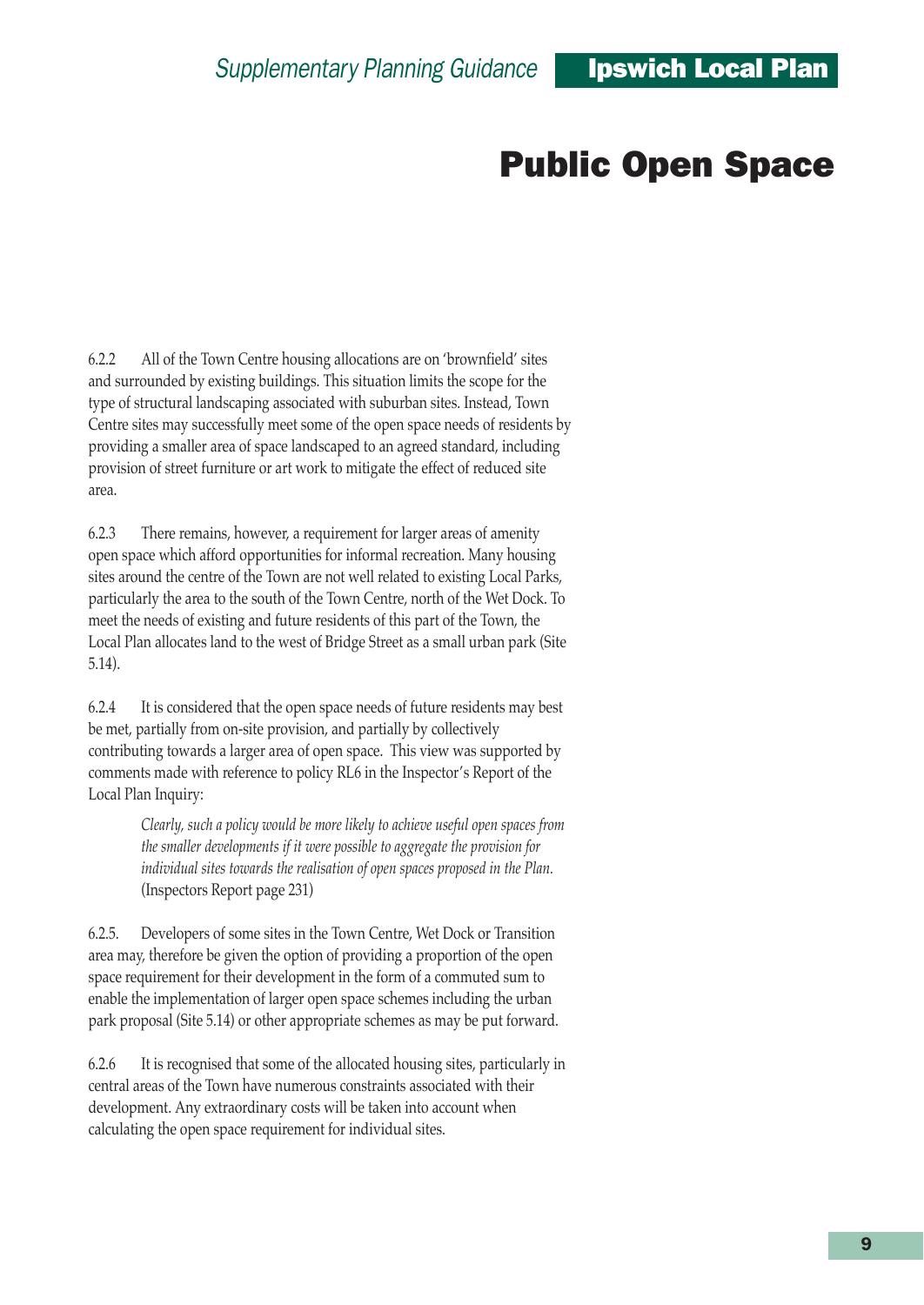#### 6.3 Suburban Housing Sites

6.3.1 Unlike Town Centre sites which offer scope for collective provision, housing allocations in the rest of the Town are dispersed throughout the urban area and offer little potential for collective off-site provision. In the majority of cases therefore, provision of the full open space requirement on-site will be appropriate.

#### 7. DETAILED DESIGN

7.1 The Council will expect the following considerations to be addressed through the design of open spaces in housing developments:

*Safety and security -* site layout should seek to strike a balance between the area being in visual control of the housing to which it relates and ensuring that excessive noise and visual intrusion does not disturb the nearest residents. Design and layout should have regard for road safety and, in particular, avoid planting that could obscure visibility splays.

*Maintenance* - where appropriate, site design should permit the use of machinery to enable economical maintenance. Water resources are at a premium in the County. Landscape designers should consider the use of drought resistant plants or the use of mulches and flints placed in the soil to help retain moisture.

*Access -* developers should have regard to the Green Corridors initiative and Policy NE4 in particular. The Council will expect developers of sites within the vicinity of proposed Green Corridors to enable continuous green and open links to be established and, wherever possible, to achieve routes that will be available to the public at large. The Council will expect developers to have regard for the needs of disabled people when designing schemes.

*Wildlife* - design and planting of amenity open space should, in addition to aesthetic value, aim to provide a habitat for wildlife. The Council will encourage schemes which retain or introduce native trees and hedgerows. Support will also be given to innovative schemes featuring surface water attenuation ponds and ditches which can provide valuable wildlife habitats.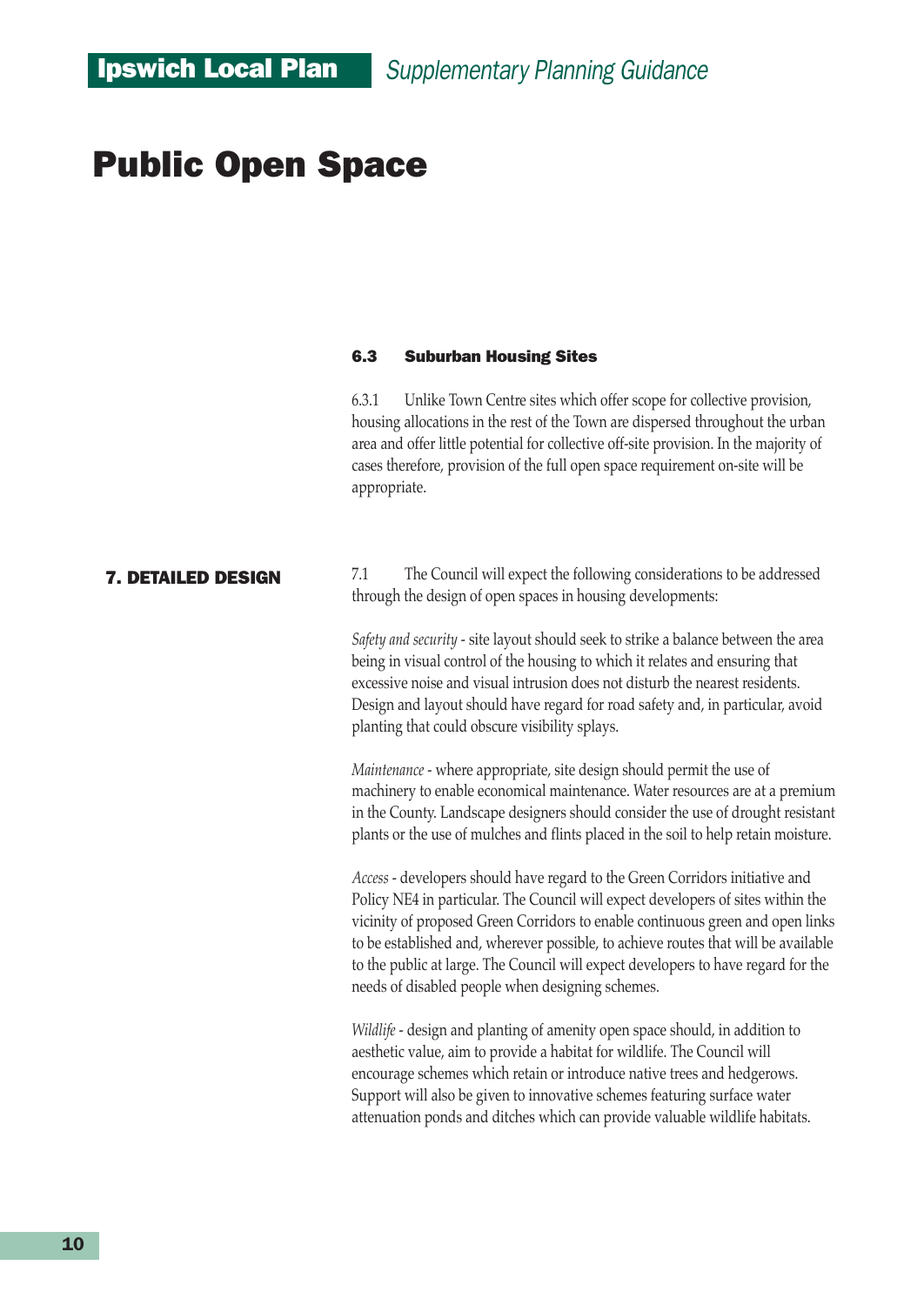*Energy -* where appropriate, developers should seek to utilise layouts which reduce wind chill and heat loss from buildings and minimise overshadowing of southerly elevations.

7.2 More information on the above topics can be found in the following references:

> *The Suffolk Design Guide for Residential Areas (1993)* Jointly published by the Local Planning and Highways Authorities in Suffolk:

The guide offers comprehensive advice on design and lay out of public open space with particular reference to security, maintenance and aesthetic appeal.

*Sustainable Settlements - a guide for Planners, Designers and Developers (1995)* Published by the University of the West of England and the Local Government Management Board:

The guide contains helpful information on the role of open space in relation to recreation, wildlife refuges, drainage networks, water treatment, and energy and pollution management.

7.3 In addition, the Councilís Parks Service and the Greenways Project Officer are able to offer specialist advice in relation to the design of public open space, arboricultural and wildlife matters, and how best to contribute to the Green Corridors initiative.

7.4 Suffolk Constabulary are able to offer advice on relevant issues including safety and security matters.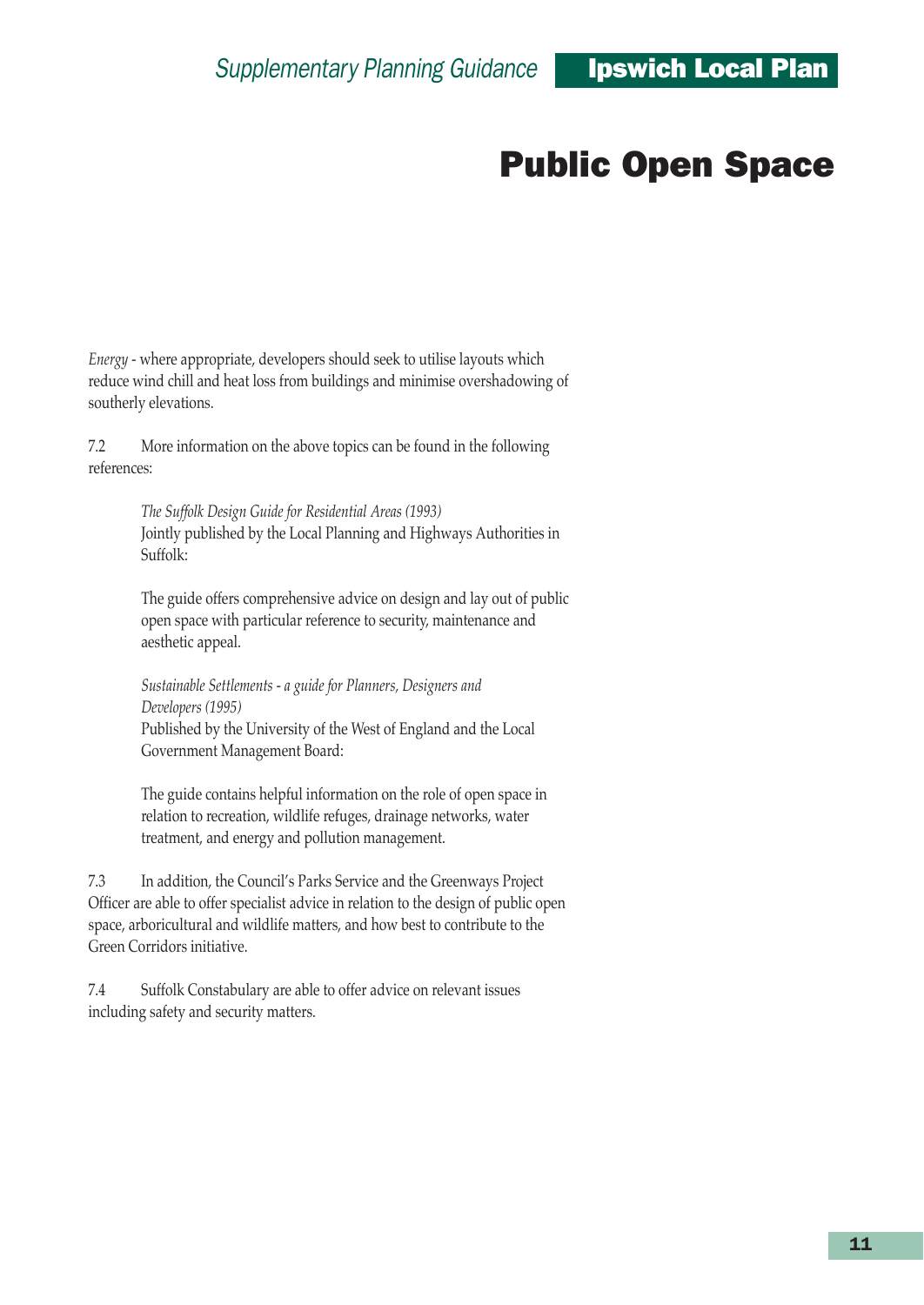- NE3 Green corridors will be established in the following locations:-
	- A Between Alderman Road Recreation Ground and Whitton Sports Centre playing fields and grounds, Whitton Church Lane and adjoining countryside.
	- B. Between Christchurch Park and the playing fields north of Whitton Church Lane and adjoining countryside.
	- C. Between Christchurch Park and the proposed district park east of Henley Road and adjoining countryside.
	- D. Between the Cemetery and the Guardian Playing Fields, Tuddenham Road and adjoining countryside.
	- E. Between Woodbridge Road and Bixley Heath.
	- F. Between St Helens Street and the Orwell Country Park and surrounding countryside.
	- G. Between the Gipping Valley path near Station Bridge and Bourne Park and adjacent countryside.
	- H. Between Alderman Road Recreation Ground and the detached playing field for Chantry High School and adjacent countryside.
	- I. Between Alderman Road Recreation Ground and Chantry Park and adjacent countryside.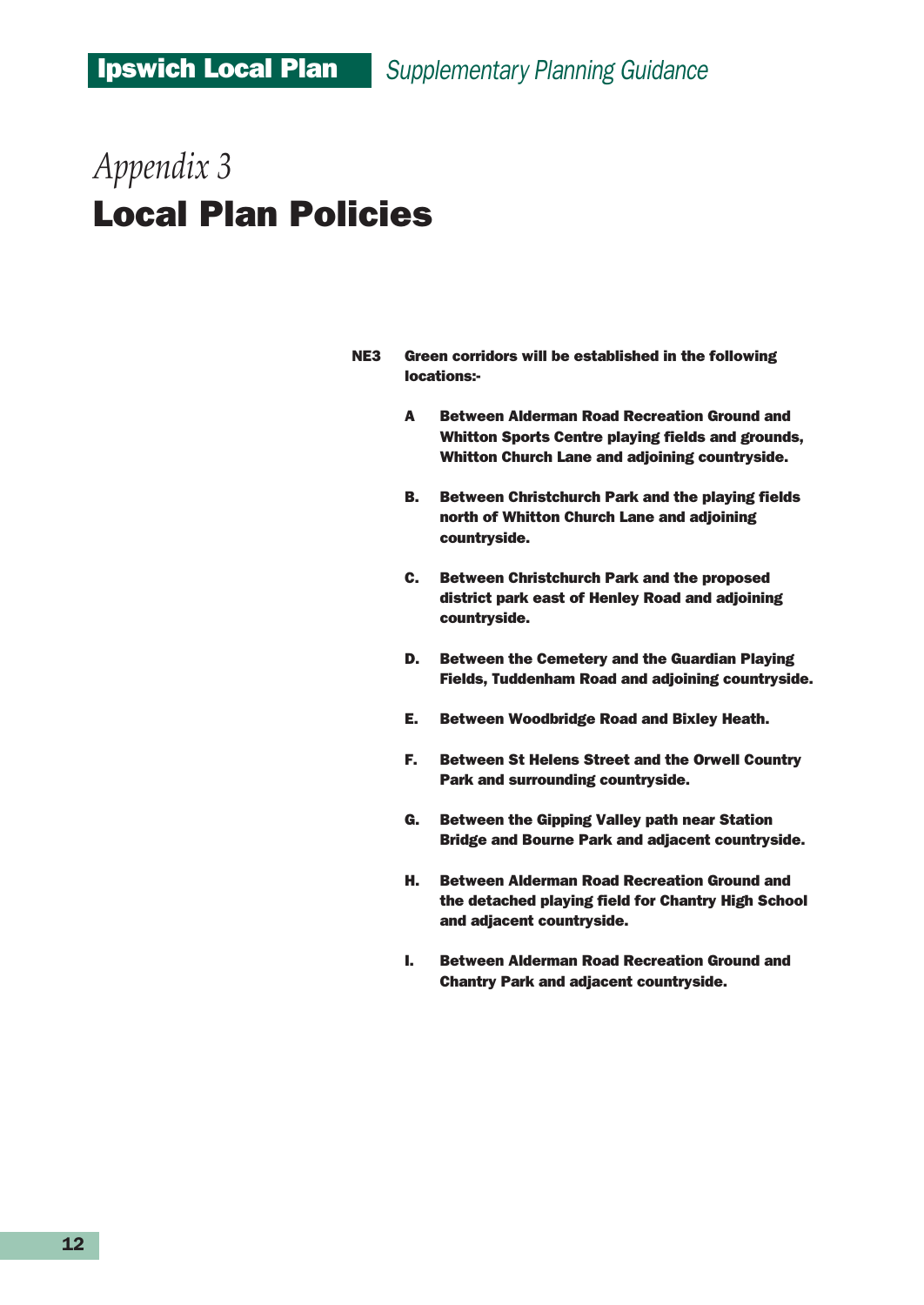- NE4 Within the green corridors the Council will seek to establish linear form, enhance their appearance and character and make public access available wherever practicable. Development proposals where there is an opportunity to further these objectives will be expected to respect natural features and enhance the appearance, character and access of the corridors by:
	- 1. the retention of natural features such as trees and hedgerows;
	- 2. the comprehensive landscaping including tree planting; and
	- 3. the establishment of public access.
- NE27 The Council will support and encourage the conservation of energy and the use of alternative and renewable sources of energy in the design and layout of development proposals for new buildings and converted existing buildings. In considering applications for planning permission the Council will, where appropriate, encourage the use of:-
	- (a) heat recycling and solar energy;
	- (b) layouts which reduce wind chill;
	- (c) maximum natural daylight; and
	- (d) alternatives to non-renewable materials (e.g. tropical hardwood).
- BE13 In considering development proposals, the Council will seek to ensure that the design and layout of buildings, highways and the spaces around them provide for public safety and deter vandalism and crime.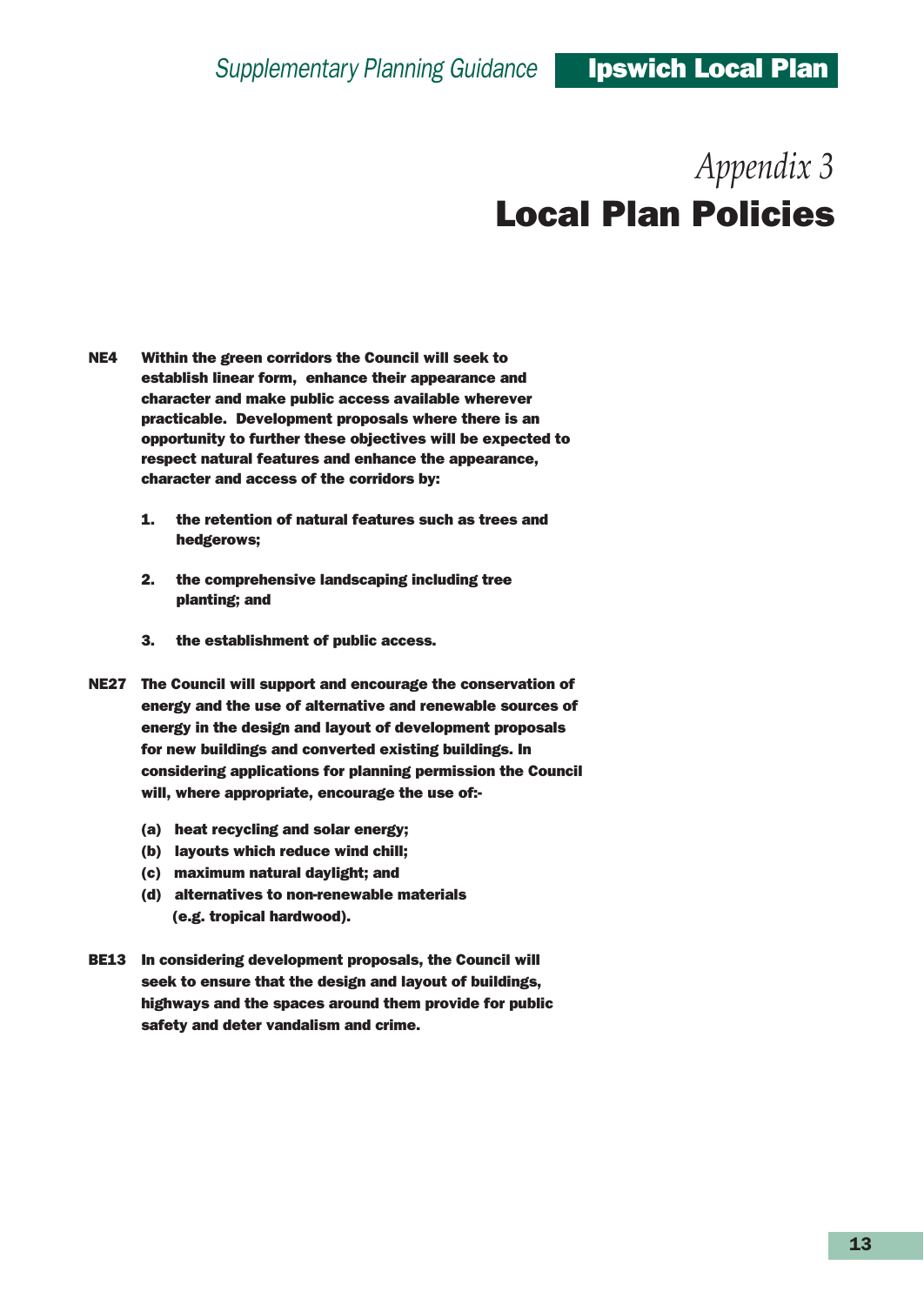- RL6 It will be expected that in residential developments providing 15 or more homes open space will be provided sufficient to meet the needs of the residents for children's play and informal recreational use where this is not available from public provision convenient to the site. Such land should be landscaped and equipped for its purpose by the developer and retained permanently as open space. On sites where the provision of such open space is not practical a contribution may be sought for the provision of comparable recreational provision as a part of public open space proposals convenient to the site by way of planning obligation agreements.
- RL7 The Council will support proposals for the creation of public open space providing the site can be cleared of any pollutants, adequately serviced, landscaped and does not conflict with the interests of conservation of the natural and built environment.
- RL8 Land is allocated for the provision of public open space on the following sites:-

Site No.

7.2 Bramford Lane Allotments.

4.85 hectares (11.98 acres) of the 13.3 hectares (33 acres) site is to be set out, landscaped and reserved for public open space along the western boundary of the site;

7.3 Land to the east of Henley Road, north of the railway line. As part of the Countryside Management Plan, opportunity exists for the creation of a district park with a minimum area of 20.20 hectares (54.86 acres). This proposal will help to redress the deficient residential area to the west of the site as well as contributing to the natural visual appearance of this northern approach to the Town;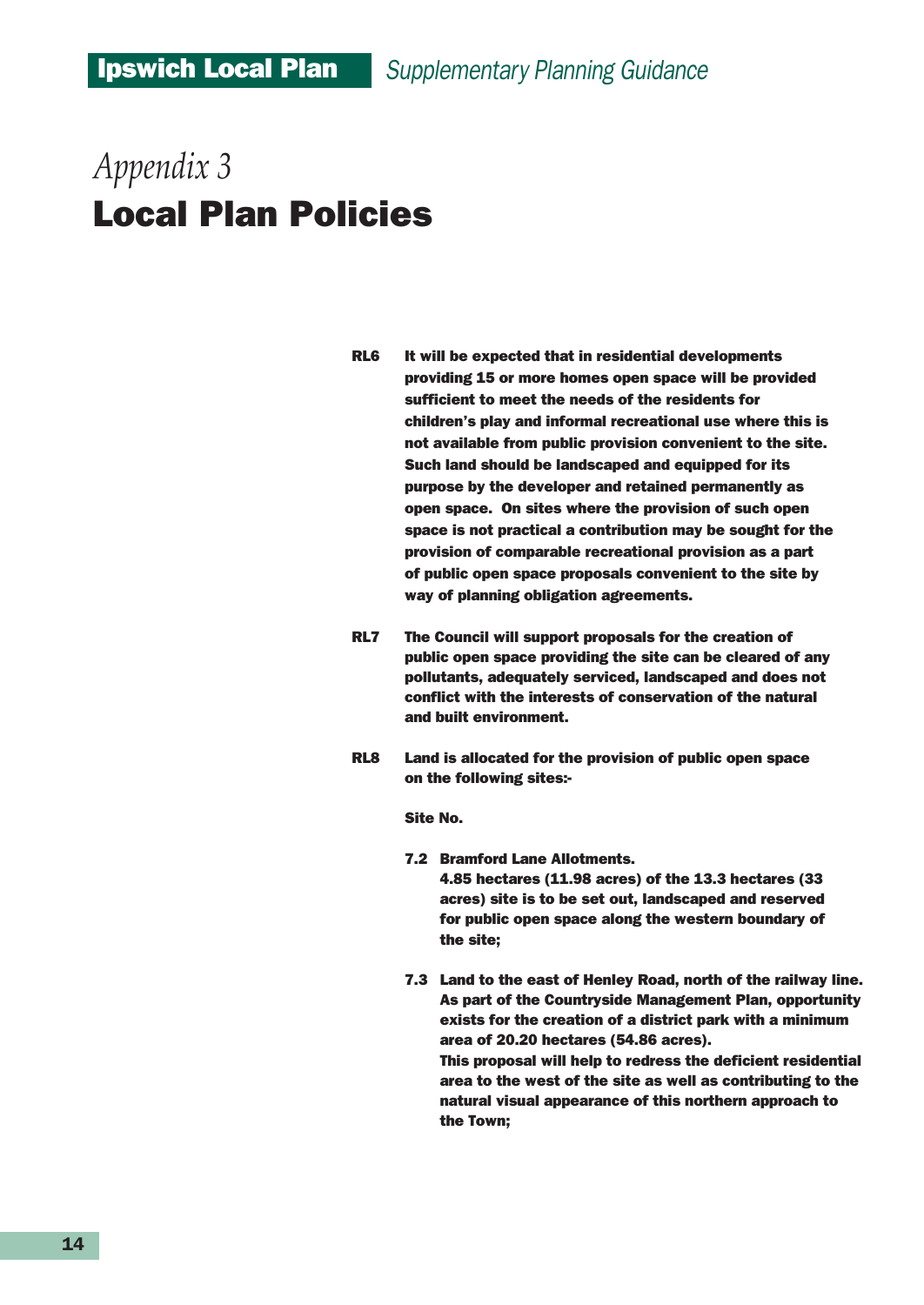- 7.4 Former allotment gardens north of Cliff Lane. 0.99 hectares (2.45 acres). This redundant vacant site could become a natural progression and expansion to Holywells Park. The proposal also includes the provision of a further park entrance, footpath and the creation of a wild-life site within the more densely wooded area; and
- 7.5 Land to east of Braziers Wood, north of the A14. 12.85 hectares (31.75 acres)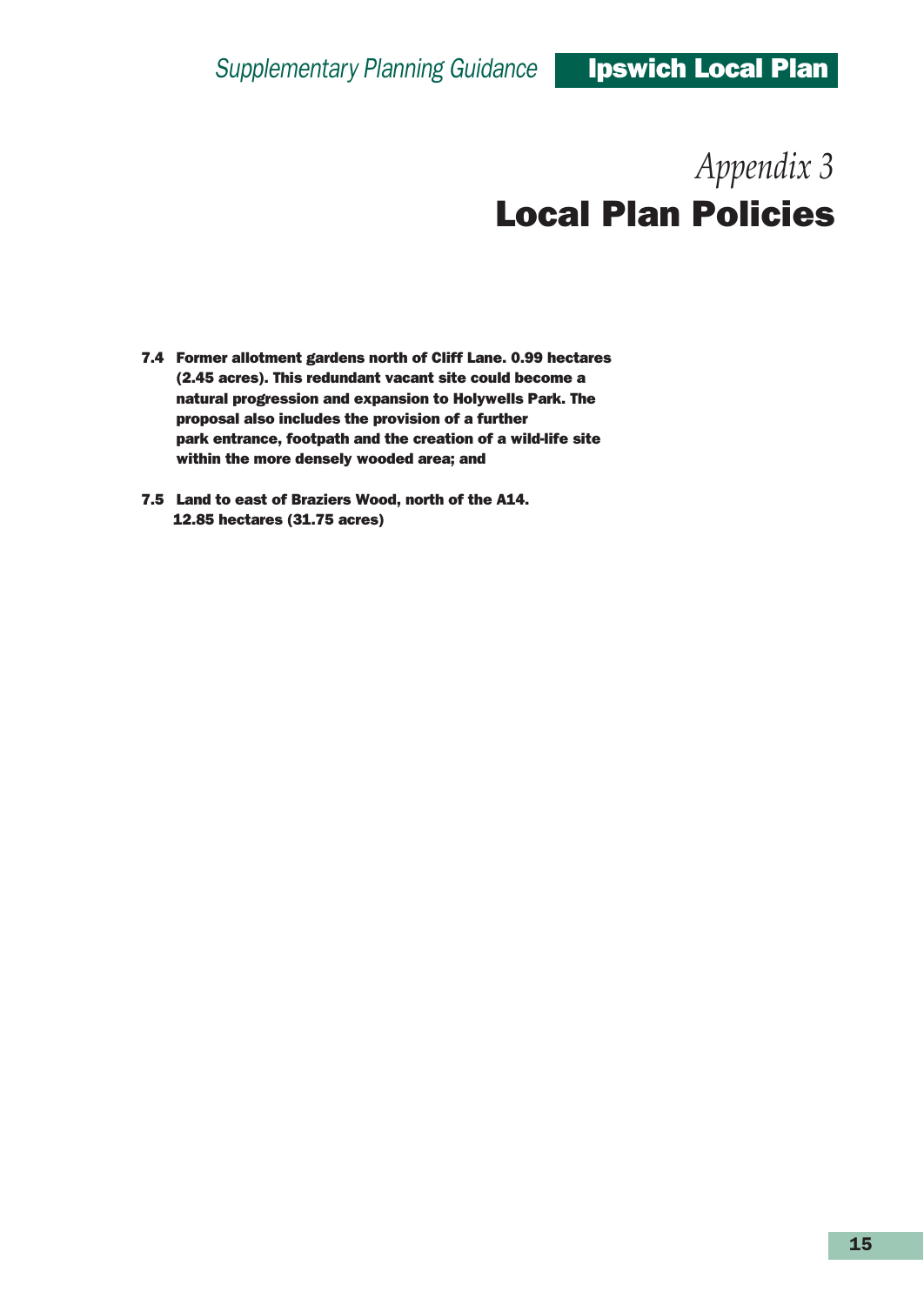### *Appendix 4*

## Standards for publicly accessible open space

*(Derived from Table B of PPG 17 'Sport and Recreation')*

*TYPE AND APPROXIMATE CHARACTERISTICS MAIN FUNCTION SIZE AND DISTANCE FROM HOME* REGIONAL PARKS AND OPEN SPACES (Linked Metropolitan Open 400 hectares Large areas and corridors of natural Land and Green Belt heathland, downland, commons, Corridors) 3.2 - 8 kilometres woodlands and parkland also Weekend and occasional including areas not publicly accessible visits by car and public but which contribute to the transport overall environmental amenity. Primarily providing for informal recreation with some non-intensive active recreation uses. Car parking at key locations. METROPOLITAN PARKS Weekend and occasional 60 hectares Either (i) natural heathland, downland, visits by car or public commons, woodlands etc. or transport 3.2 kilometres (ii) formal parks providing or more where the for both active and passive recreation. park is May contain playing fields, but at least appreciably 40 hectares for other pursuits. larger Adequate car parking. DISTRICT PARKS Weekend and occasional 20 hectares Landscape setting with a visits by foot, cycle, variety of natural features providing car and short bus trips 1.2 kilometres for a range of activities including outdoor sports facilities and playing fields, children's play for different age groups and informal recreation pursuits. Should normally provide

some car parking.